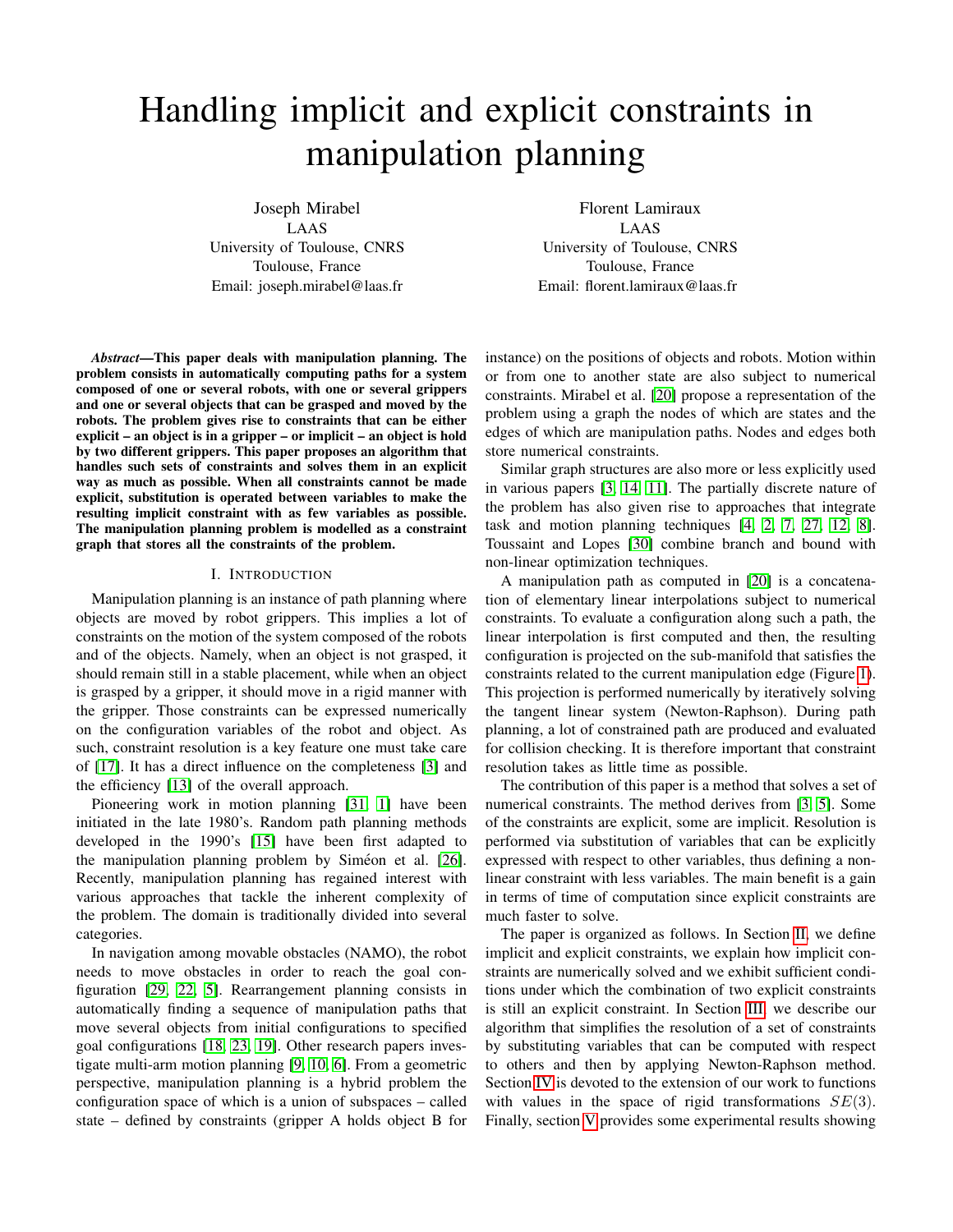the benefit of using explicit representation of constraints when possible.

#### II. PROBLEM DEFINITION

<span id="page-1-1"></span>Let us consider a manipulation planning problem with  $R$ robots and  $N$  objects. The configuration space of the whole system is the Cartesian product of the configuration spaces of the robots and of the objects:

$$
\mathcal{C} = \mathcal{C}_{r_1} \times \cdots \times \mathcal{C}_{r_R} \times \mathcal{C}_{o_1} \times \cdots \times \mathcal{C}_{o_N}.
$$

For simple objects,  $\mathcal{C}_{o_i}$  is the space of rigid-body motions denoted by  $SE(3)$ , but more complex objects like a desk with drawers for instance, are represented by a kinematic chain.

A solution to a manipulation planning problem is a continuous curve in  $C$ , starting from the initial configuration of the system and ending in a configuration satisfying the goal specifications (position of the robot, position of the objects, or both). Unlike for the classical path planning problem, any curve in the configuration space is almost never a manipulation planning path since some constraints have to be satisfied along the manipulation path. See [\[16\]](#page-7-21) for an overview of the various instances of path planning problems with constraints.

# *A. Numerical constraint*

More precisely, let us denote by  $(q_{r_1}, \dots, q_{r_R}, q_{o_1}, \dots, q_{o_N}) \in \mathcal{C}$ , the configuration of the whole system. When robot  $i \in \{1, \dots, R\}$  is grasping object  $j \in \{1, \dots, N\}$ , the position  $o_j$  completely depends on the position of robot  $i$ , and the positions of all other objects are fixed:

$$
\mathbf{q}_{o_j} = f_1(\mathbf{q}_{r_i}) \tag{1}
$$

$$
\mathbf{q}_{o_k} = \mathbf{p}_k \in \mathcal{C}_{o_k} \quad \forall k \in \{1, \cdots, N\}, k \neq j \tag{2}
$$

where  $f_1$  is a smooth mapping from  $\mathcal{C}_{r_i}$  to  $\mathcal{C}_{o_j}$ , and  $\mathbf{p}_k$  are constant positions of the objects that are not manipulated.

The above constraint is said to be *explicit* since some configuration variables (of the objects) can be computed with respect to others (of the robot).

Definition 1. *An* implicit constraint *is defined by a smooth mapping* g *from* C *to a vector space* R <sup>m</sup>*. A configuration*  $q \in \mathcal{C}$  *is said to satisfy constraint* g *for threshold*  $\varepsilon$  *iff* 

$$
||g(\mathbf{q})|| \leq \varepsilon.
$$

**Definition 2.** Combination of implicit constraints. Let  $m_1$ ,  $m_2$  *be two positive integers, let*  $g_1$  *from*  $C$  *to*  $\mathbb{R}^{m_1}$  *and*  $g_2$ *from* C *to* R <sup>m</sup><sup>2</sup> *be two smooth mappings. The combination of the implicit constraints defined by*  $g_1$  *and*  $g_2$  *is the implicit constraint defined by the mapping g from C to*  $\mathbb{R}^{m_1+m_2}$  *that maps to*  $q \in \mathcal{C}$  *the vector* 

$$
\left(\begin{array}{c} g_1(\mathbf{q}) \\ g_2(\mathbf{q}) \end{array}\right).
$$



<span id="page-1-0"></span>Fig. 1. Manipulation path: simple example of a 1-dof robot grasping a disc. The path between two configurations is defined by linear interpolation of the 1-dof robot and of the ball position (in blue). Then the constraint (position of the disc in the gripper) is solved – explicitly if possible or by a Newton-Raphson like algorithm  $-$  (in green).

# *B. Implicit constraint resolution*

As mentioned in the introduction, in [\[20\]](#page-7-13), manipulation paths are [concatenations of linear interpolations](https://github.com/humanoid-path-planner/hpp-core/blob/v4.0/include/hpp/core/path-vector.hh) projected on the sub-manifold defined by manipulation constraints. In other words, evaluating a configuration along such a path consists in first computing the linear interpolation and then to solve the manipulation constraints from this configuration to obtain a configuration that satisfies the constraints. An important consequence is that paths are not discretized but implicitly defined everywhere on their definition interval. Figure [1](#page-1-0) shows a simple example.

<span id="page-1-3"></span>Algorithm 1 implicit-constraint-solver(q, g,  $\varepsilon$ ): find q such that  $||g(\mathbf{q})|| < \varepsilon$ 

<span id="page-1-2"></span>
$$
\alpha = .1, i = 0, \alpha_{max} = .95
$$
\nwhile  $||g(\mathbf{q})|| > \varepsilon$  and  $i \leq 20$  do\n
$$
||\hat{g}(\mathbf{q})|| > \varepsilon
$$
 and  $i \leq 20$  do\n
$$
||\hat{g}(\mathbf{q})|| > \varepsilon
$$
 and  $i \leq 20$  do\n
$$
i \leftarrow \mathbf{q} - \alpha \left(\frac{\partial g}{\partial \mathbf{q}}(\mathbf{q})\right)^{+} g(\mathbf{q})
$$
\n
$$
i \leftarrow i + 1
$$
\n
$$
||\hat{g}(\mathbf{q})|| \leq \varepsilon
$$
 tend toward  $\alpha_{max}$ \n
$$
\alpha \to \alpha_{max} - .8 * (\alpha_{max} - \alpha)
$$
\nend while\nif  $||g(\mathbf{q})|| \leq \varepsilon$  then\nreturn  $\mathbf{q}$ \nelse\nreturn failure\nend if

Definition 3. *An Implicit Constraint Solver is a mapping that takes as input an implicit constraint* g*, a tolerance threshold* ε *and that returns a mapping* h *from a part* D *of* C *to* C *such that*

$$
\forall \mathbf{q} \in D, \|g(h(\mathbf{q}))\| < \varepsilon
$$

h is called a *projector on the sub-manifold satisfying* g. The procedure described by Algorithm [1](#page-1-2) previously introduced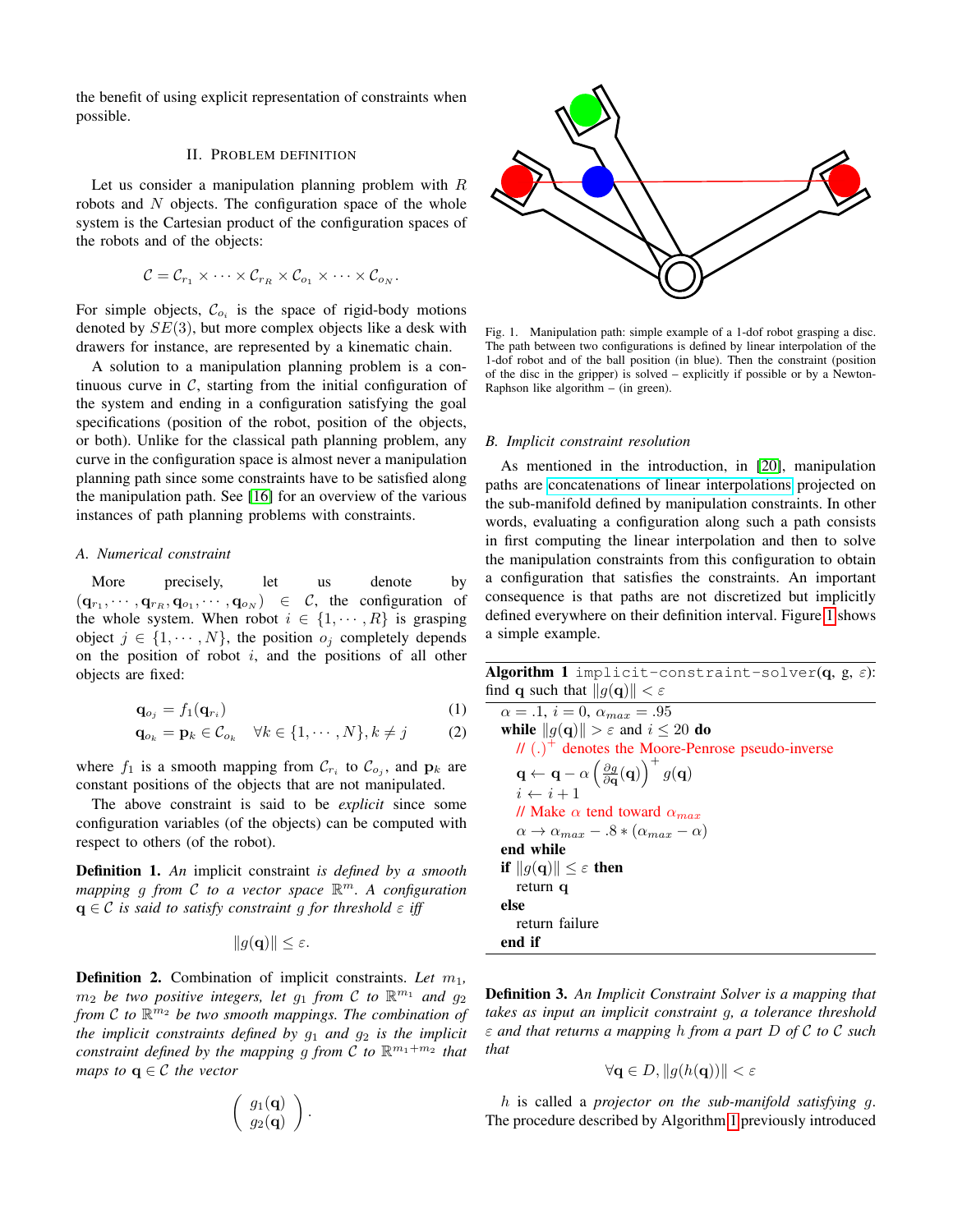in [\[3,](#page-7-1) [5\]](#page-7-6) is an implicit constraint solver. In this case, D is the subspace of configuration for which the procedure converges to a solution. Note that the pseudo-inverse is computed by a singular value decomposition of complexity  $O(m^2n + mn^2 + n^3)$  where *n* is the dimension of the configuration space and  $m$  is the dimension of non-linear constraints. Constraint substitution as described in Section [III](#page-2-0) makes both the dimension of constraints and the number of variables decrease in the Newton-Raphson resolution.

#### *C. Explicit constraints*

We denote by

- dim  $\mathcal C$  the dimension of the configuration vectors in  $\mathcal C$ ,
- $I_{\mathcal{C}}$  the set of positive integers not greater than dim  $\mathcal{C}$ ,
- I a subset of  $I_{\mathcal{C}}$ ,
- $\bar{I}$  the complement in  $I_{\mathcal{C}}$  of  $I$ ,
- $|I|$  the cardinal of  $I$ .

If  $q \in \mathcal{C}$  is a configuration, we denote by  $q_I \in \mathbb{R}^{|I|}$  the vector composed of the components of q of increasing indices in I.

*a) Example:* if  $q = (q_1, q_2, q_3, q_4, q_5, q_6)$  and  $I =$  $\{1, 3, 6\}$ , then  $\mathbf{q}_I = (q_1, q_3, q_6)$ ,  $\mathbf{q}_{\bar{I}} = (q_2, q_4, q_5)$ .

**Definition 4.** An explicit constraint  $E = (in, out, f)$  is a *mapping from* C *to* C*, defined by the following elements:*

- *a subset of input indices in*  $\subset \{1, \dots, \dim \mathcal{C}\},\$
- *a subset of output indices out*  $\subset \{1, \dots, \dim \mathcal{C}\},\$
- *a smooth mapping*  $f$  *from*  $\mathbb{R}^{|in|}$  *to*  $\mathbb{R}^{|out|}$ *,*

*satisfying the following properties:*

- $in \cap out = \emptyset$ ,
- *for any*  $p \in C$ ,  $q = E(p)$  *is defined by*

<span id="page-2-3"></span>
$$
\mathbf{q}_{o\bar{u}t} = \mathbf{p}_{o\bar{u}t}
$$

$$
\mathbf{q}_{out} = f(\mathbf{p}_{in}).
$$

With the same notation as above, if we define  $g$  as the mapping from C to  $\mathbb{R}^{|out|}$  defined by

$$
g(\mathbf{p}) = \mathbf{p}_{out} - f(\mathbf{p}_{in}),
$$
\n(3)

 $E$  is a projector on the submanifold satisfying q with threshold equal to 0.

In other words, an explicit constraint can be formulated as an implicit constraint.

#### <span id="page-2-7"></span>*D. Combination of explicit constraints*

We now establish some sufficient conditions under which the combination of 2 explicit constraints yields an explicit constraint and we show how to compute the resulting explicit constraint.

Let  $E_1 = (in_1, out_1, f_1)$  and  $E_2 = (in_2, out_2, f_2)$  be 2 distinct explicit constraints. If

<span id="page-2-1"></span>
$$
out_1 \cap out_2 = \emptyset
$$
 and  $(in_1 \cap out_2 = \emptyset \text{ or } in_2 \cap out_1 = \emptyset)$ , (4)

the combination of both explicit constraints yields another explicit constraint  $E = (f, in, out)$  with input and output sets in and out defined later on.

Without loss of generality, by switching the constraints  $E_1$ and  $E_2$ , we can reduce hypothesis [\(4\)](#page-2-1) to

$$
out_1 \cap out_2 = \emptyset
$$
 and  $in_1 \cap out_2 = \emptyset$ . (5)

Under this assumption, the input and output spaces of  $f$  are defined by

$$
in = (in_1 \cup in_2) \setminus (in_2 \cap out_1),
$$
  

$$
out = out_1 \cup out_2.
$$

To evaluate  $E$ , we build a tuple  $T$  of  $\dim \mathcal{C}$  elements initialized to *≬*. For each

- $i \in out_1$ , we set T [i] to  $E_1$ ,
- $i \in out_2$ , we set T [i] to  $E_2$ ,

where  $T[i]$  denotes the *i*-th element of  $T$ . Figures [2](#page-2-2) gives an example.

$$
(\cdots \underbrace{E_2 \ E_2 \ E_2}_{out_2} \cdots \underbrace{\emptyset \ \emptyset \ \underbrace{E_1 \ E_1}_{out_1} E_1 \ E_1}_{out_1} \cdots \underbrace{\emptyset \cdots \emptyset}_{out_1})
$$

<span id="page-2-2"></span>Fig. 2. Combination E of two compatible explicit constraints  $E_1$  and  $E_2$ . In red, output variables of  $E$ ; in blue, input variables of  $E$ .

To compute  $\mathbf{q} = E(\mathbf{p})$ , for  $\mathbf{p} \in \mathcal{C}$ , we first copy p into q, we evaluate  $f_1(\mathbf{q}_{in_1})$  and update  $\mathbf{q}_{out_1}$  with the result, and then we evaluate  $f_2(\mathbf{q}_{in_2})$  and update  $\mathbf{q}_{out_2}$  with the result.

# <span id="page-2-0"></span>III. COMBINATION OF IMPLICIT AND EXPLICIT CONSTRAINTS

Let  $k_g$  and  $k_E$  be two non-negative integers. Given a set of  $k_g$  implicit constraints  $g_1, \dots, g_{k_g}$  and  $k_E$  explicit constraints  $E_1, \cdots E_{k_F}$ , we wish to build a projector on the submanifold that satisfies all these constraints. We proceed as follows.

Let  $E$  be the first explicit constraint, and let  $g$  be the combination of  $g_1, \dots, g_{k_g}$ . For each j from 2 to  $k_E$ .

- if E and  $E_j$  satisfy hypothesis [\(4\)](#page-2-1), we replace E by the combination of E and  $E_i$ ,
- otherwise, we replace  $g$  by the combination of  $g$  with the implicit representation [\(3\)](#page-2-3) of  $E_i$ .

After this operation, we have one implicit constraint  $q$ with values in  $\mathbb{R}^m$ , and at most one explicit constraint  $(in, out, f) \triangleq E$  that represent the same solution submanifold as  $g_1, \dots, g_{k_g}$  and  $E_1, \dots E_{k_E}$  together.

<span id="page-2-4"></span>
$$
g(\mathbf{q}) = 0 \tag{6}
$$

<span id="page-2-5"></span>
$$
\mathbf{q}_{out} = f(\mathbf{q}_{in}) \tag{7}
$$

## *A. Constraint resolution*

Up to variable reordering, we assume that output variables and input variables are contiguous:

$$
\mathbf{q} = (\mathbf{q}_{out}, \mathbf{q}_{in}, \mathbf{q}_{i\overline{n\cup out}})
$$

System [\(6](#page-2-4)[-7\)](#page-2-5) becomes

$$
g(f(\mathbf{q}_{in}), \mathbf{q}_{in}, \mathbf{q}_{i\overline{n\cup out}}) = 0
$$
 (8)

<span id="page-2-6"></span>
$$
\mathbf{q}_{out} = f(\mathbf{q}_{in}) \tag{9}
$$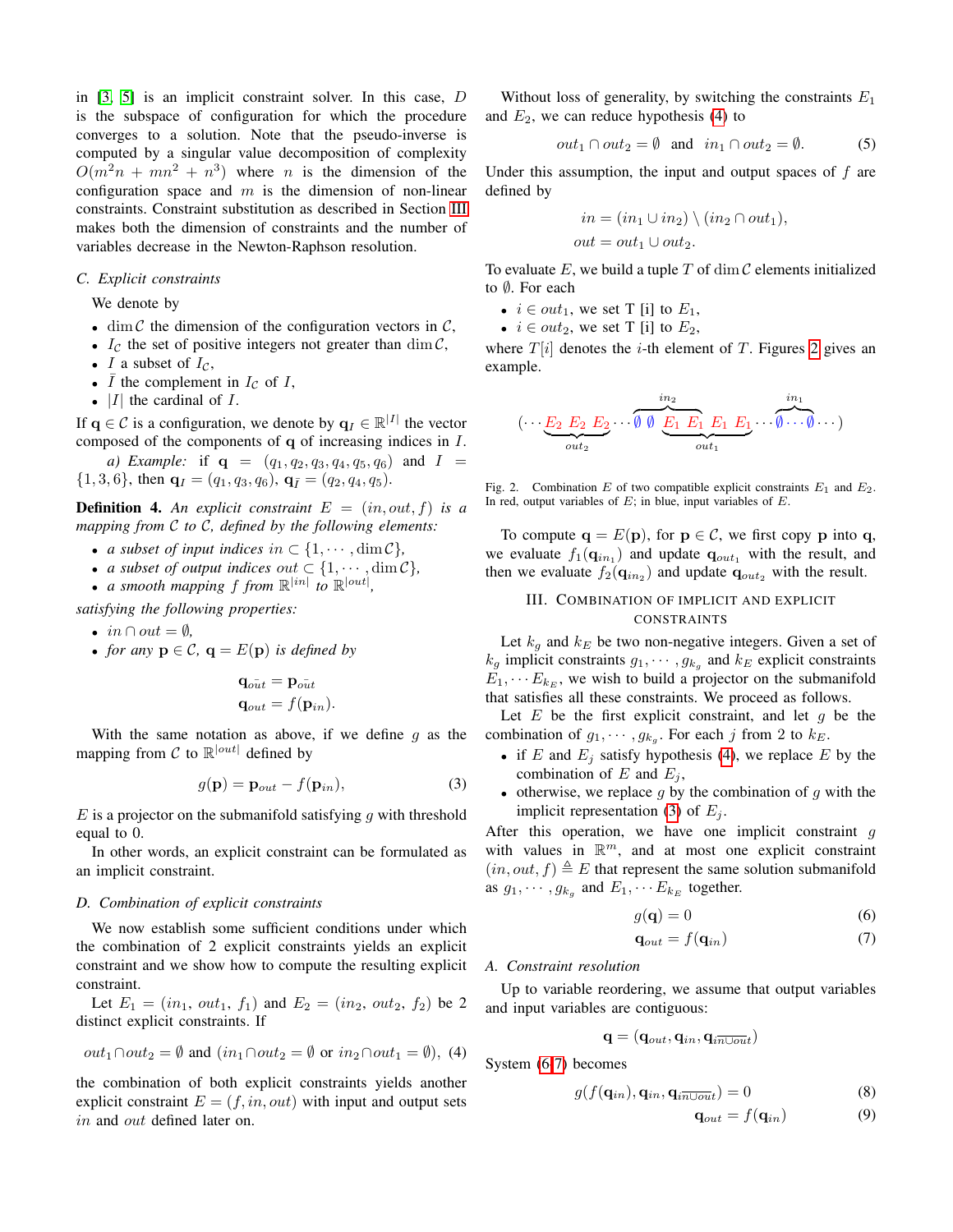We define  $\tilde{g}$  the mapping from  $\mathbb{R}^{|o\bar{u}t|}$  to  $\mathbb{R}^m$  as

$$
\tilde{g}(\mathbf{q}_{in}, \mathbf{q}_{in\overline{100ut}}) = g(f(\mathbf{q}_{in}), \mathbf{q}_{in}, \mathbf{q}_{in\overline{100ut}})
$$

To solve [\(8\)](#page-2-6), we apply Algorithm [1](#page-1-2) to  $\tilde{g}$ . Note that  $\tilde{g}$  has less variables than g. We need to compute the Jacobian of  $\tilde{g}$  with respect to  $\mathbf{q}_{out} = (\mathbf{q}_{in}, \mathbf{q}_{in\text{Unit}})$ :

$$
\frac{\partial \tilde{g}}{\partial \mathbf{q}_{in}}(\mathbf{q}_{o\bar{u}t}) = \frac{\partial g}{\partial \mathbf{q}_{out}}(f(\mathbf{q}_{in}), \mathbf{q}_{o\bar{u}t}) \frac{\partial f}{\partial \mathbf{q}_{in}}(\mathbf{q}_{in}) \n+ \frac{\partial g}{\partial \mathbf{q}_{in}}(f(\mathbf{q}_{in}), \mathbf{q}_{o\bar{u}t}) \n\frac{\partial \tilde{g}}{\partial \mathbf{q}_{in\text{Uout}}}(\mathbf{q}_{o\bar{u}t}) = \frac{\partial g}{\partial \mathbf{q}_{in\text{Uout}}} (f(\mathbf{q}_{in}), \mathbf{q}_{o\bar{u}t})
$$

As  $q$  is a combination of implicit constraint, its Jacobian is simply obtained by stacking the Jacobians of all the implicit constraints. When  $f$  is obtained from the combination of several explicit constraints, computing  $\partial f / \partial \mathbf{q}_{in}$  is not as trivial.

*B. Jacobian of the combination of explicit constraints*



<span id="page-3-1"></span>Fig. 3. Jacobian of the combination of two explicit constraints.  $f_1$  d denotes the components of  $f_1$  corresponding to elements of  $d = in_2 \cap out_1$ .

As in Section [II-D,](#page-2-7) we denote by  $E$  the combination of two explicit constraints  $E_1$  and  $E_2$ . The rows of the Jacobian of f correspond to output variables  $\mathbf{q}_{out_1}$  and  $\mathbf{q}_{out_2}$ . The columns correspond to input variables with indices in  $(in_1\cup in_2)\setminus(in_2\cap$  $out<sub>1</sub>$ ). We define the following disjoint subsets of indices:

$$
a = in_1 \setminus in_2,
$$
  
\n
$$
b = in_1 \cap in_2,
$$
  
\n
$$
c = in_2 \setminus in_1 \setminus out_1,
$$
  
\n
$$
d = in_2 \cap out_1.
$$

With these definitions, we have

$$
in_1 = a \cup b
$$
  

$$
in_2 = b \cup c \cup d
$$
  

$$
in = a \cup b \cup c
$$

Note that in Figure [2,](#page-2-2)  $d = in_1 \cap in_2 = \emptyset$ .

To compute the Jacobian of  $f$ , we separate the variables:

$$
f(\mathbf{q}_{in}) = \left(\begin{array}{c} f_1(\mathbf{q}_a, \mathbf{q}_b, \mathbf{q}_c) \\ f_2(\mathbf{q}_a, \mathbf{q}_b, \mathbf{q}_c) \end{array}\right)
$$

To make notation tractable, we make an assumption on the order of the output variables and the input variables. The implementation is of course more general as explained in the next section. Note that in figures [3](#page-3-1) and [2,](#page-2-2) the order of output variables is different.

 $f_1$  only depends on  $\mathbf{q}_a$  and  $\mathbf{q}_b$ . The Jacobian rows corresponding to  $f_1$  thus contain the Jacobian of  $f_1$ .  $f_2$  depends on  $q_b$ ,  $q_c$ , and  $q_d$ . The blocks corresponding to  $f_2$  output and  $\mathbf{q}_b$ ,  $\mathbf{q}_c$  input contain the Jacobian of  $f_2$ , while variables  $q_d$  are output variables of  $f_1$  the corresponding block is thus a product of Jacobians. Figure [3](#page-3-1) provide expressions of the blocks that compose the Jacobian of  $f$ .

#### *C. Implementation details*

To compute the value and Jacobian of a combination of explicit constraints, we have implemented a class called [MatrixBlockView](https://github.com/humanoid-path-planner/hpp-constraints/blob/98c23f3c66d3704bae787e5f53603e9dabfe2811/include/hpp/constraints/matrix-view.hh#L810). [The constructor](https://github.com/humanoid-path-planner/hpp-constraints/blob/98c23f3c66d3704bae787e5f53603e9dabfe2811/include/hpp/constraints/matrix-view.hh#L889) takes as input two sets of indices rows and cols. For i,  $0 \le i <$  rows and j,  $0 \leq j <$  |rows|, let I be the  $i - 1$ -th element of rows and J be the  $j - 1$ -th element of cols. If

- $M = MatrixXd$  is a matrix of [the Eigen library,](http://eigen.tuxfamily.org/index.php?title=Main_Page) then
- Mv = MatrixBlockView (M, rows, cols) emulates the Eigen matrix such that
- Mv  $(i, j)$  is a reference to M  $(I, J)$  element.

The Jacobian matrix  $J$  of explicit constraint f in the previous section represented in Figure [3](#page-3-1) is thus computed as follows.  $J_1$  and  $J_2$  are the Jacobian matrices of  $f_1$  and  $f_2$ .

|                                  |  | MatrixBlockView(J, out 2, a) = MatrixBlockView(J 2, all, d) |  |
|----------------------------------|--|-------------------------------------------------------------|--|
|                                  |  | * MatrixBlockView(J1, d, a)                                 |  |
|                                  |  | MatrixBlockView(J, out 2, b) = MatrixBlockView(J 2, all, b) |  |
|                                  |  | MatrixBlockView(J, out 2, c) = MatrixBlockView(J 2, all, c) |  |
|                                  |  | MatrixBlockView(J, out_1, a) = MatrixBlockView(J_1, all, a) |  |
|                                  |  | MatrixBlockView(J, out 1, b) = MatrixBlockView(J 1, all, b) |  |
| MatrixBlockView(J, out 1, c) = 0 |  |                                                             |  |

## IV. FUNCTION VALUED IN SE(3)

<span id="page-3-0"></span>For clarity, the developments of the previous sections make the assumption that functions take values in  $\mathbb{R}^m$  where m is a positive integer. In equation [\(1\)](#page-1-3) however, function  $f_1$ represents the position of a rigid object and takes value in  $SE(3)^1$  $SE(3)^1$ . Although the position of a rigid object can be represented by 6 values  $(x, y, z, roll, pitch, yaw)$ , it is well known that this representation suffers a lot of shortcomings.

To represent an element of  $SE(3)$ , we use a 7-dimensional vector  $(q_0, \dots, q_6)$  such that:

- $(q_0, q_1, q_2)$  represents the translation, and
- $\|(q_3, q_4, q_5, q_6)\| = 1$ , quaternion  $q_3i + q_4j + q_5k + q_6$ encodes the rotation.

The velocity of a rigid object, called a twist can be represented by a 6-dimensional vector  $(v, \omega)$  where

- $v \in \mathbb{R}^3$  is the velocity of the point of the object that coincides with the origin of the world frame, expressed in the basis of the object,
- $\omega \in \mathbb{R}^3$  is the angular velocity of the object expressed in the basis of the object.

See [\[21\]](#page-7-22) chapter 2, Section 3.2 for details.

<span id="page-3-2"></span><sup>1</sup>The group of rigid-body transformations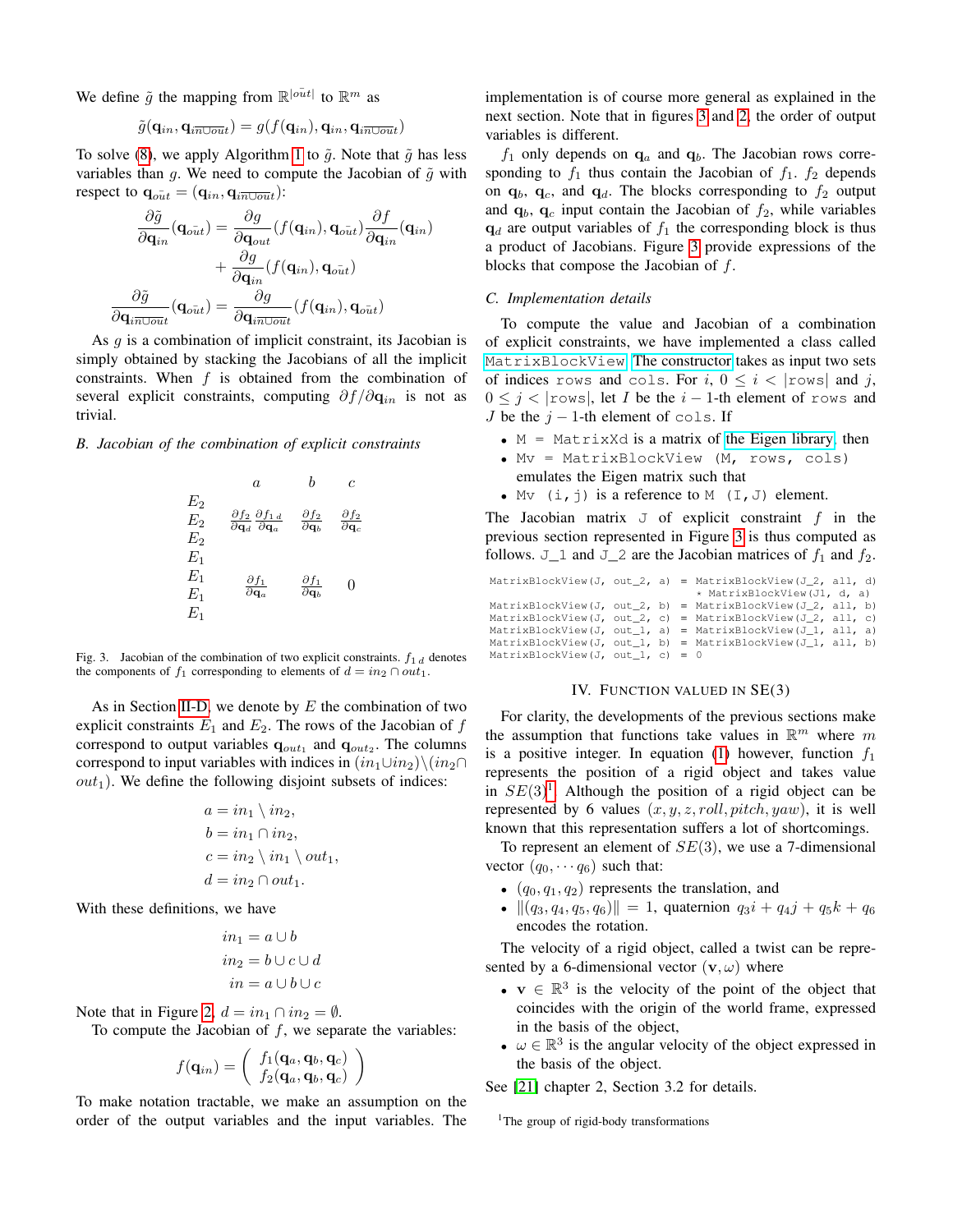#### *A. Addition and subtraction*

Let  $(\mathbf{v}, \omega) \in \mathbb{R}^6$  represent a twist and  $\mathbf{q} = (q_0, \dots, q_6)$ represent an element of  $SE(3)$ . Applying the constant twist  $(v, \omega)$  during unit time to q leads to another element of  $SE(3)$ that we denote by:

$$
\mathbf{p} = \mathbf{q} + (\mathbf{v}, \omega)
$$

This definition of the addition is an extension of the addition on vector spaces where applying a constant velocity v during unit time starting from a vector q leads to  $q + v$ .

We define the subtraction accordingly: if  $q_1$  and  $q_2$  are two elements of  $SE(3)$ ,  $\mathbf{q}_2 - \mathbf{q}_1$  is a vector of  $\mathbb{R}^6$  representing the (minimal) constant twist leading from  $q_1$  to  $q_2$  in unit time.

With this definition, we can extend the developments of the previous sections to functions with values in Cartesian products of vector spaces and  $SE(3)$ .

# V. RESULTS

<span id="page-4-0"></span>[Our implementation of the above method](https://github.com/humanoid-path-planner/hpp-constraints/blob/master/include/hpp/constraints/hybrid-solver.hh) is integrated in the package [hpp-constraints](https://github.com/humanoid-path-planner/hpp-constraints) of the open-source platform HPP [\[20\]](#page-7-13). All tests are run on a processor Intel Xeon 3.5 Ghz, with 8 Go of RAM.

To analyse the influence of explicit constraint substitution into Newton-Raphson algorithm (Alg. [1\)](#page-1-2), we compare our approach to the standard Newton-Raphson algorithm, as it is the most successful method [\[28,](#page-8-5) [3,](#page-7-1) [5\]](#page-7-6) for general non-linear constraints.

#### <span id="page-4-2"></span>*A. Construction set*

In this scenario, two UR3 robots,  $(R_i)_{i \in \{0,1\}}$  assemble a set of magnetised cylinders  $(C_i)_{i \in \{0,1\}}$  and spheres  $(S_i)_{i \in \{0,1\}}$ (Figure [4\)](#page-4-1). The configuration space of the system is composed of vectors of the following form:

 ${\bf q} \quad = \quad ({\bf q}_{R_0},{\bf q}_{R_1},{\bf x}_{C_0},{\bf p}_{C_0},{\bf x}_{C_1},{\bf p}_{C_1},{\bf x}_{S_0},{\bf p}_{S_0},{\bf x}_{S_1},{\bf p}_{S_1}),$ where

- $\mathbf{q}_{R_0}, \mathbf{q}_{R_1} \in \mathbb{R}^6$  represent the configurations of each robot,
- $\mathbf{x}_{C_0}, \mathbf{x}_{C_1}, \mathbf{x}_{S_0}, \mathbf{x}_{S_1} \in \mathbb{R}^3$  represent the positions of the centers of the cylinders and spheres,
- $\mathbf{p}_{C_0}, \mathbf{p}_{C_1}, \mathbf{p}_{S_0}, \mathbf{p}_{S_1} \in \mathbb{R}^4$  are unit quaternions representing the orientations of the cylinders and spheres.

#### We denote

$$
I_{R_0} = \{0, \cdots, 5\}, I_{R_1} = \{6, \cdots, 11\}, I_{C_0} = \{12, \cdots, 18\},
$$
  

$$
I_{C_1} = \{19, \cdots, 25\}, I_{S_0} = \{26, \cdots, 32\}, I_{S_1} = \{33, \cdots, 39\}
$$

the sets of indices corresponding to the configurations of respectively the robots, the cylinders, and the spheres.

The goal is to produce a sequence of manipulation paths in order to assemble two spheres on a cylinder.

We provide to the algorithm the high-level task sequence as follows:

- 1)  $R_0$  grasps  $S_0$ ,
- 2)  $R_1$  grasps  $C_0$ ,
- 3)  $S_0$  is assembled on  $C_0$ ,
- 4)  $R_0$  releases  $S_0$ ,
- 5)  $R_0$  grasp  $S_1$ ,
- 6)  $S_1$  is assembled on  $C_0$ ,



Fig. 4. Top left: two UR-3 robots assemble two spheres on a cylinder. The complete resolution takes a few seconds. Top right: the constraint graph is composed of 9 states. Bottom: grasp constraints are defined by frames attached to robot grippers and to objects. The middle frame of the cylinder defines the grasp constraint by the robot gripper. The left and right frames correspond to positions of the spheres when stuck to the cylinder.

<span id="page-4-1"></span>7)  $R_0$  releases  $S_1$ ,

8)  $R_1$  releases  $C_0$ .

Given this sequence of actions, our software builds a constraint graph the nodes of which are states of the system and the edges of which are transitions that encode path constraints. Each state encodes a set of position constraints between robots and objects. The states are the following

- 1) all objects lie on the ground,
- 2)  $R_0 \to S_0$ ,
- 3)  $R_0 \rightarrow S_0$  and  $R_1 \rightarrow C_0$ ,
- 4)  $R_0 \rightarrow S_0$  and  $R_1 \rightarrow C_0$  and  $S_0 \leftrightarrow C_0$ ,
- 5)  $R_1 \rightarrow C_0$  and  $S_0 \leftrightarrow C_0$ ,
- 6)  $R_0 \rightarrow S_1$  and  $R_1 \rightarrow C_0$  and  $S_0 \leftrightarrow C_0$ ,
- 7)  $R_0 \rightarrow S_1$  and  $R_1 \rightarrow C_0$  and  $S_0 \leftrightarrow C_0$  and  $S_1 \leftrightarrow C_0$ ,
- 8)  $R_1 \rightarrow C_0$  and  $S_0 \leftrightarrow C_0$  and  $S_1 \leftrightarrow C_0$ ,
- 9)  $S_0 \leftrightarrow C_0$  and  $S_1 \leftrightarrow C_0$  and assembly lies on the ground.

where  $\rightarrow$  means "grasps", and  $\leftrightarrow$  means "is stuck on". Any configuration of any manipulation path lies in one of the above states. Each of states  $1$ ,  $2$ ,  $3$ ,  $5$ ,  $6$ ,  $8$ ,  $3$ ,  $5$ ,  $6$ ),  $8$ ) is composed of explicit constraints that are all compatible. For instance, in state 8), the position of  $C_0$  depends on the configuration of  $R_1$ , and the positions of  $S_0$ ,  $S_1$  depend on the position of  $C_0$ . Hence, the configuration of  $R_0$  uniquely determines the positions of  $C_0$ ,  $S_0$ , and  $S_1$ . On the contrary, states 4) and 7) form closed kinematic chains and require an implicit resolution. Our work handles all those sets of constraints in a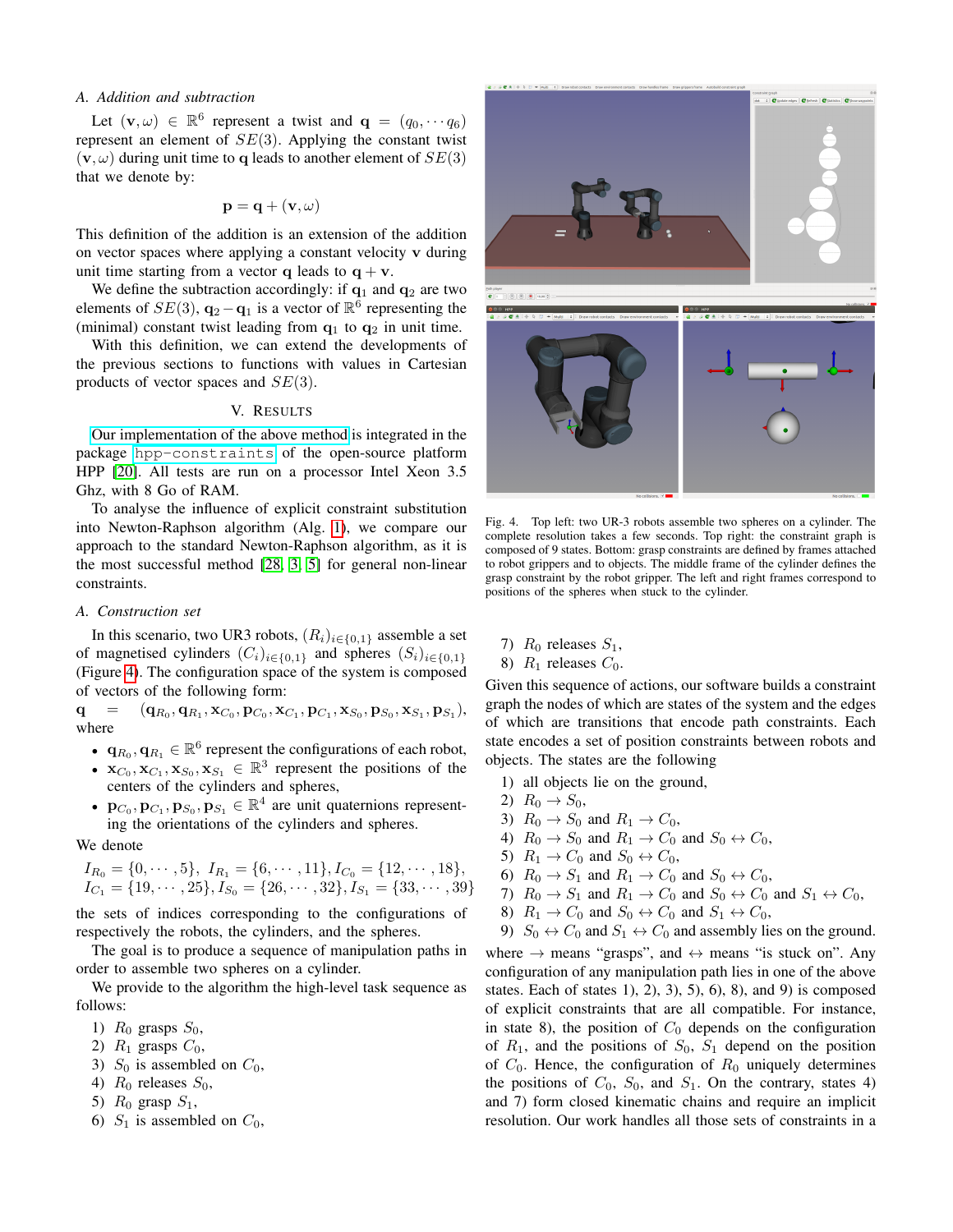seamless and efficient way.

*a) Variable substitution:* let us describe the variable substitution algorithm for state 4). We denote by  $E_1$ ,  $E_2$ ,  $E_3$ the constraints in this state:

 $E_1 = R_0 \rightarrow S_0$  $(p_{S_0}) = f_{R_0 \to S_0}(\mathbf{q}_{R_0})$  $E_2 = R_1 \rightarrow C_0$  $\langle {\bf p}_{C_0} \rangle = f_{R_1 \to C_0}({\bf q}_{R_1})$  $E_3 = S_0 \leftrightarrow C_0 \quad (\mathbf{x}_{S_0}, \mathbf{p}_{S_0}) = f_{S_0 \leftrightarrow C_0}(\mathbf{x}_{C_0}, \mathbf{p}_{C_0})$ We first compose  $E_1$  and  $E_2$ . Using the notation of Section [II-D,](#page-2-7) we have

$$
in_1 = I_{R_0}
$$
,  $out_1 = I_{S_0}$ ,  $in_2 = I_{R_1}$ ,  $out_2 = I_{C_0}$ .

We notice immediatly that Condition [\(4\)](#page-2-1) is satisfied and therefore  $E_1$  and  $E_2$  are compatible. They combine into another explicit constraint  $E = (in, out, f)$  such that

$$
out = I_{S_0} \cup I_{C_0}, in = I_{R_0} \cup I_{R_1}
$$

$$
f(\mathbf{q}_{R_0}, \mathbf{q}_{R_1}) = \begin{pmatrix} f_{R_0 \to S_0}(\mathbf{q}_{R_0}) \\ f_{R_1 \to C_0}(\mathbf{q}_{R_1}) \end{pmatrix}
$$

Using the same reasoning, we can state that  $E$  and  $E_3$  are not compatible since (Condition [4\)](#page-2-1)

$$
out \cap out_3 = (I_{S_0} \cup I_{C_0}) \cap I_{S_0} \neq \emptyset.
$$

We therefore apply the constraint resolution algorithm described in Section [III.](#page-2-0) After substitution, constraints [\(6](#page-2-4)[-7\)](#page-2-5) rewrite

$$
f_{R_0 \to S_0}(\mathbf{q}_{R_0}) - f_{S_0 \to C_0}(f_{R_1 \to C_0}(\mathbf{q}_{R_1})) = 0
$$
  
\n
$$
(\mathbf{x}_{S_0}, \mathbf{p}_{S_0}) = f_{R_0 \to S_0}(\mathbf{q}_{R_0})
$$
  
\n
$$
(\mathbf{x}_{C_0}, \mathbf{p}_{C_0}) = f_{R_1 \to C_0}(\mathbf{q}_{R_1})
$$

Implicit resolution is performed on the first line of the above system using algorithm [\(1\)](#page-1-2). Note that this constraint of dimension 6 implies only 12 degrees of freedom  $({\bf q}_{R_0}, {\bf x}_{C_0}, {\bf p}_{C_0})$  out of  $36<sup>2</sup>$  $36<sup>2</sup>$  $36<sup>2</sup>$ 

To compute a solution path, we generate target configurations in each node, accessible from the initial configuration, and then we connect those targets by a visibility-PRM algorithm [\[25\]](#page-8-6) in the appropriate sub-manifold. This is a variant of the method described in [\[24\]](#page-7-23). The manipulation planning algorithm is not the topic of this paper.

We analyse the improvements of the projection algorithm. From a set of 10000 random configurations, we compute the average computation time and success ratio of the projection with and without explicit constraint substitution. Figure [5](#page-5-1) shows the results. As expected, explicit constraint substitution increases the success ratio and reduces the computation time. Note that in states 4) and 7), although constraints are solved implicitly, we observe an improvement due to the reduction of the number of variables. The accompanying video shows a solution path found to assemble the parts.

## <span id="page-5-3"></span>*B. Romeo humanoid robot*

In this scenario, the humanoid robot  $Romeo<sup>3</sup>$  $Romeo<sup>3</sup>$  $Romeo<sup>3</sup>$  manipulates a placard with both hands,  $Hand_{right}$  and  $Hand_{left}$ . Two

<span id="page-5-0"></span>

<span id="page-5-2"></span>can be obtained at [http://doc.aldebaran.com/2-](http://doc.aldebaran.com/2-5/family/romeo/index_romeo.html) [5/family/romeo/index](http://doc.aldebaran.com/2-5/family/romeo/index_romeo.html)\_romeo.html

<span id="page-5-1"></span>Fig. 5. Projection success ratio and computation time for the construction set problem. We compare fully implicit formulation (without substitution) to our combination of implicit and explicit constraint resolution (with substitution). Note the logarithmic scale.



frames,  $Placard_{high}$  and  $Placard_{low}$ , are defined on the placard, as shown on Figure [6.](#page-6-0) The three following states are considered:

- 1) Hand<sub>right</sub> grasps  $Placard_{high}$ ,
- 2)  $Hand_{right}$  grasps  $Placard_{high}$  and  $Hand_{left}$  grasps  $Placard_{low}$ ,
- 3) Hand<sub>left</sub> grasps  $Placard_{low}$ ,

Moreover, in all of these states, the following additional constraints are added to ensure robot balance:

- feet at fixed positions (dimention 12),
- robot center of mass above support polygon (dimension 2).

To our best knowledge, there is no simple explicit formulation of these constraints so a solver based on exact inverse kinematics would not be able to address this problem.

*a) Variable substitution:* let us describe the variable substitution algorithm for state 2) above. The configuration vector is of the form  $\mathbf{q} = (\mathbf{q}_{romeo}, \mathbf{q}_{placard})$  where  $\mathbf{q}_{romeo} \in \mathbb{R}^{40}$ , and  $q_{placard} \in \mathbb{R}^7$ . The constraints are of the following form:

$$
\mathbf{q}_{placard} = f_{left}(\mathbf{q}_{romeo})
$$
\n
$$
\mathbf{q}_{placard} = f_{right}(\mathbf{q}_{romeo})
$$
\n
$$
f_{balance}(\mathbf{q}_{romeo}, \mathbf{q}_{placard}) = 0
$$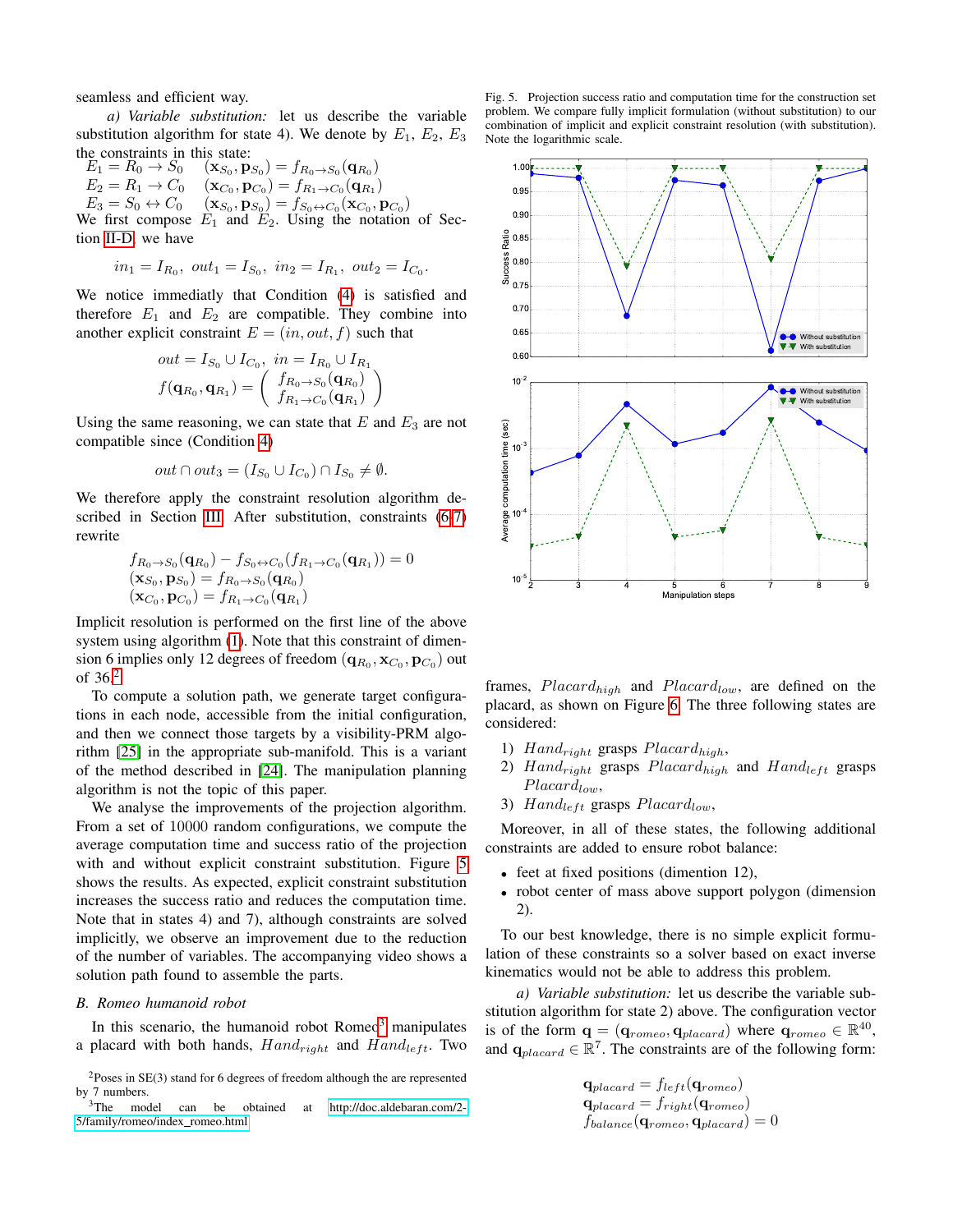

<span id="page-6-1"></span>Fig. 7. Projection success ratio and computation time for humanoid robot problem. We compare fully implicit formulation (without substitution) to our combination of implicit and explicit constraint resolution (with substitution).





Fig. 6. Top: Romeo robot with the frames attached to each hand. Bottom left: Romeo holds the placard with boths hands. Bottom left: the three states considered are shown on the constraint graph, on the right.

<span id="page-6-0"></span>Note that fbalance output is of dimension 14. The first two constraints are explicit but incompatible. The system thus becomes

$$
\mathbf{q}_{placard} = f_{left}(\mathbf{q}_{romeo})
$$
\n
$$
f_{left}(\mathbf{q}_{romeo}) - f_{right}(\mathbf{q}_{romeo}) = 0
$$
\n
$$
f_{balance}(\mathbf{q}_{romeo}, f_{left}(\mathbf{q}_{romeo})) = 0
$$

The last two constraints are solved implicitely. They represent an implicit constraint of dimension 20 with 40 variables, instead of dimension 26 with 46 variables.

From a set of 10000 random configurations, we compare the success ratio and the average computation time of the projection algorithm with and without explicit constraint substitution. Figure [7](#page-6-1) shows the results. For states 0) and 2), the success ratio and the computation time are both marginally influenced. In these states, the placard is held by one hand. For state 1), substitution has a great positive influence on the success ratio and computation time of the projection.

## VI. CONCLUSION

This paper proposes a method to solve automatically nonlinear constraints expressed either implicitly or explicitly. Such constraints are in the core of the manipulation planning problem, especially when manipulation paths go through states where an object is grasped by several grippers.

Our method is integrated with success in a manipulation planning framework and experimental results show that huge improvement can be obtained.

It can of course be argued that the example provided in Section [V-A](#page-4-2) can be solved with exact inverse kinematics. However, we claim that our approach applies to more general cases where exact inverse kinematics is not available, like in Section [V-B](#page-5-3) where a humanoid robot in quasi-static equilibrium grasps objects.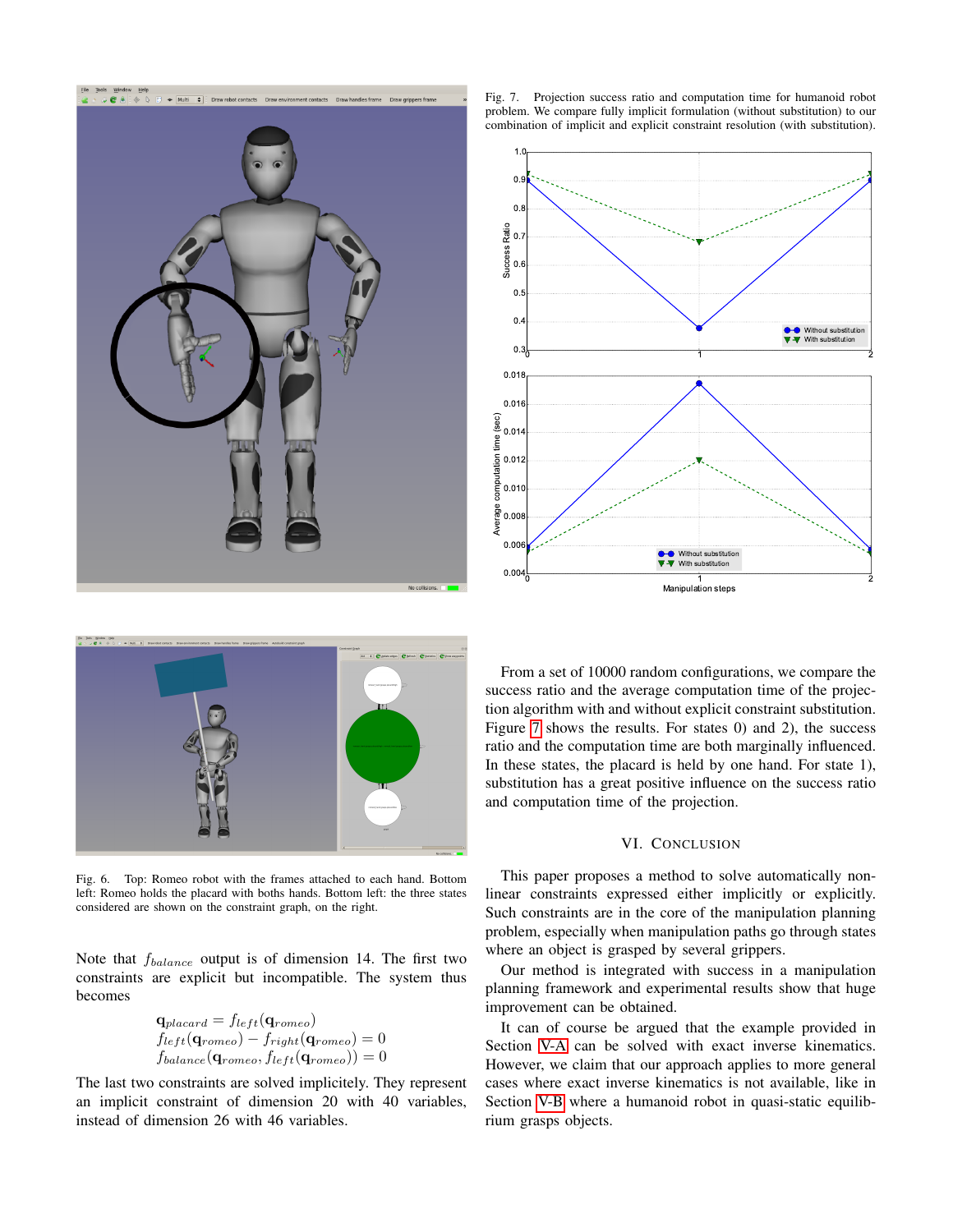## ACKNOWLEDGMENTS

This work has been partially funded by the FLAG-ERA JTC project ROBOCOM++, which aims at rethinking robotics for the robot companion of the future. It has received funding from the European Community Seventh Framework Programme (FP7/2007-2013) under grant agreement 608849.

## **REFERENCES**

- <span id="page-7-3"></span>[1] Rachid Alami, Thierry Siméon, and Jean-Paul Laumond. A geometrical approach to planning manipulation tasks. the case of discrete placements and grasps. In *5th International Symposium on Robotics Research*, Tokyo, Japan, 1989.
- <span id="page-7-17"></span>[2] Jennifer Barry, Leslie Kaelbling, and Tomás Lozano-Pérez. A hierarchical approach to manipulation with diverse actions. In *IEEE International Conference on Robotics and Automation (ICRA)*, Karlsruhe, Germany, 2013.
- <span id="page-7-1"></span>[3] Dmitry Berenson, Siddhartha S Srinivasa, and James Kuffner. Task space regions: A framework for poseconstrained manipulation planning. *The International Journal of Robotics Research*, page 0278364910396389, 2011.
- <span id="page-7-16"></span>[4] Stéphane Cambon, Rachid Alami, and Fabien Gravot. A hybrid approach to intricate motion, manipulation and task planning. *International Journal of Robotics Research*, 28, 2009.
- <span id="page-7-6"></span>[5] S. Dalibard, A. El Khoury, F. Lamiraux, A. Nakhaei, M. Taïx, and J.-P. Laumond. Dynamic walking and whole-body motion planning for humanoid robots: an integrated approach. *The International Journal of Robotics Research*, 32(9-10):1089–1103, 2013.
- <span id="page-7-12"></span>[6] Andrew Dobson and Kostas Bekris. Planning representations and algorithms for prehensile multi-arm manipulation. In *IEEE/RSJ International Conference on Intelligent Robots and Systems (IROS)*, Hamburg, Germany, 2015.
- <span id="page-7-18"></span>[7] Caelan Reed Garrett, Tomás Lozano-Pérez, and Leslie Pack Kaelbling. Ffrob: An efficient heuristic for task and motion planning. In *Workshop on the Algorithmic Foundations of Robotics*, 2014.
- <span id="page-7-20"></span>[8] Caelan Reed Garrett, Tomás Lozano-Pérez, and Leslie Pack Kaelbling. Sampling-based methods for factored task and motion planning. *arXiv preprint arXiv:1801.00680*, 2018.
- <span id="page-7-10"></span>[9] Mamoun Gharbi, Juan Cortés, , and Thierry Siméon. Roadmap composition for multi-arm systems path planning. In *IEEE/RSJ International Conference on Intelligent Robots and Systems (IROS)*, Saint-Louis, USA, 2009.
- <span id="page-7-11"></span>[10] K. Harada, T. Tsuji, and J.-P. Laumond. A manipulation motion planner for dual-arm industrial manipulators. in proceedings of. In *IEEE International Conference on Robotics and Automation*, pages 928–934, Hongkong, China, 2014.
- <span id="page-7-15"></span>[11] Kris Hauser and Victor Ng-Thow-Hing. Randomized multi-modal motion planning for a humanoid robot ma-

nipulation task. *The International Journal of Robotics Research*, 30(6):678–698, 2011.

- <span id="page-7-19"></span>[12] Giray Havur, Guchan Ozbilgin, Esra Erdem, and Volkan Patoglu. Hybrid reasoning for geometric rearrangement of multiple movable objects on cluttered surfaces. In *IEEE International Conference on Robotics and Automation (ICRA)*, Hong Kong, China, 2014.
- <span id="page-7-2"></span>[13] Léonard Jaillet and Josep M Porta. Path planning under kinematic constraints by rapidly exploring manifolds. *IEEE Transactions on Robotics*, 29(1):105–117, 2013.
- <span id="page-7-14"></span>[14] Sören Jentzsch, Andre Gaschler, Oussama Khatib, and Alois Knoll. MOPL: A multi-modal path planner for generic manipulation tasks. In *IEEE/RSJ International Conference on Intelligent Robots and Systems (IROS)*, Hamburg, Germany, September 2015. [http://youtu.be/](http://youtu.be/1QRvjBw58bU) [1QRvjBw58bU.](http://youtu.be/1QRvjBw58bU)
- <span id="page-7-4"></span>[15] Lydia E. Kavraki, P. Svestka, Jean-Claude Latombe, and Mark H. Overmars. Probabilistic roadmaps for path planning in high-dimensional configuration spaces. *IEEE Transactions on Robotics and Automation*, 12(4):566– 580, August 1996.
- <span id="page-7-21"></span>[16] Zachary Kingston, Mark Moll, and Lydia Kavraki. Sampling-based methods for motion planning with constraints. *Annual Review of Control, Robotics, and Autonomous Systems*, 2018.
- <span id="page-7-0"></span>[17] Zachary K. Kingston, Mark Moll, and Lydia E. Kavraki. Sampling-based methods for motion planning with constraints. *Annual Review of Control, Robotics, and Autonomous Systems*, 2018. Accepted for publication.
- <span id="page-7-7"></span>[18] Athanasios Krontiris and Kostas Bekris. Dealing with difficult instances of object rearrangement. In *Robotics Science and Systems*, Roma, Italy, 2015.
- <span id="page-7-9"></span>[19] Puttichai Lertkultanon and Quang-Cuong Pham. A single-query manipulation planner. *IEEE Robotics and Automation Letters*, 1(1):198–205, 2015.
- <span id="page-7-13"></span>[20] Joseph Mirabel, Steve Tonneau, Pierre Fernbach, Anna-Kaarina Seppälä, Mylène Campana, Nicolas Mansard, and Florent Lamiraux. [HPP: a new software for con]( http://hal.archives-ouvertes.fr/hal-01290850/document )[strained motion planning.]( http://hal.archives-ouvertes.fr/hal-01290850/document ) In *IEEE/RSJ Intelligent Robots and Systems*, October 2016.
- <span id="page-7-22"></span>[21] Richard M. Murray, Zexiang Li, and S. Shankar Sastry. *[A Mathematical Introduction to Robotic Manipulation](http://www.cds.caltech.edu/~murray/books/MLS/pdf/mls94-complete.pdf)*. CRC Press, 1994.
- <span id="page-7-5"></span>[22] Dennis Nieuwenhuisen, A Frank van der Stappen, and Mark H Overmars. An effective framework for path planning amidst movable obstacles. In *Algorithmic Foundation of Robotics VII*, pages 87–102. Springer, 2008.
- <span id="page-7-8"></span>[23] Jun Ota. Rearrangement of multiple movable objectsintegration of global and local planning methodology. In *2004 IEEE International Conference on Robotics and Automation*, volume 2, pages 1962–1967. IEEE, 2004.
- <span id="page-7-23"></span>[24] Philipp Sebastian Schmitt, Werner Neubauer, Wendelin Feiten, Kai M. Wurm, Georg v. Wichert, and Wolfram Burgard. Optimal, sampling-based manipulation planning. In *IEEE International Conference on Robotics and Automation (ICRA)*, 2017.